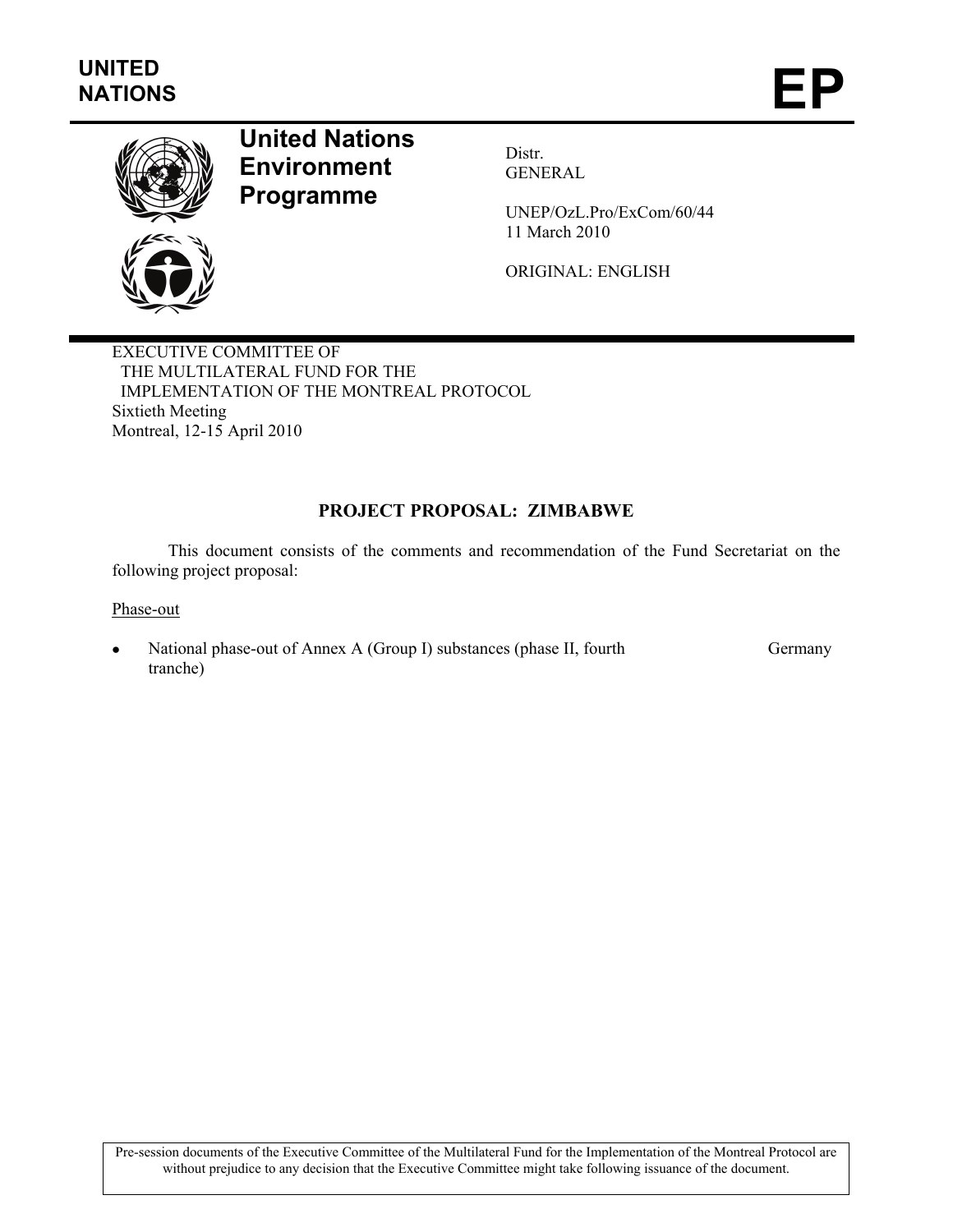### **PROJECT EVALUATION SHEET – MULTI-YEAR PROJECTS**

#### **Zimbabwe**

| (I) PROJECT TITLE                             |                               |  |                                                           |                      |               |               | <b>AGENCY</b>        |                   |                      |         |            |                |              |                       |          |                                    |
|-----------------------------------------------|-------------------------------|--|-----------------------------------------------------------|----------------------|---------------|---------------|----------------------|-------------------|----------------------|---------|------------|----------------|--------------|-----------------------|----------|------------------------------------|
| CFC phase out plan                            |                               |  |                                                           |                      |               | Germany       |                      |                   |                      |         |            |                |              |                       |          |                                    |
| (II) LATEST ARTICLE 7 DATA (ODP Tonnes)       |                               |  |                                                           |                      |               |               |                      | Year: 2008        |                      |         |            |                |              |                       |          |                                    |
| CTC: 0<br>CFC: 7                              |                               |  | Halons: 0                                                 |                      |               |               | MB: 21.6             |                   |                      | TCA: 0  |            |                |              |                       |          |                                    |
|                                               |                               |  | (III) LATEST COUNTRY PROGRAMME SECTORAL DATA (ODP Tonnes) |                      |               |               |                      | <b>Year: 2008</b> |                      |         |            |                |              |                       |          |                                    |
| <b>Substances</b>                             | <b>Foam</b><br><b>Aerosol</b> |  | <b>Halon</b>                                              |                      | Refrigeration |               |                      | <b>Solvent</b>    | <b>Process Agent</b> |         | <b>MDI</b> | <b>Lab Use</b> |              | <b>Methvl Bromide</b> |          | <b>Total Sector</b><br>Consumption |
|                                               |                               |  |                                                           |                      | Manufacturing |               | <b>Servicing</b>     |                   |                      |         |            |                | <b>QPS</b>   | <b>Non QPS</b>        | fluffing |                                    |
| <b>CFC</b>                                    |                               |  |                                                           |                      |               |               | 7.                   |                   |                      |         |            |                |              |                       |          | 7                                  |
| <b>CTC</b>                                    |                               |  |                                                           |                      |               |               |                      |                   |                      |         |            |                |              |                       |          | $\overline{0}$                     |
| Halons                                        |                               |  |                                                           |                      |               |               |                      |                   |                      |         |            |                |              |                       |          | $\overline{0}$                     |
| Methyl Bromide                                |                               |  |                                                           |                      |               |               |                      |                   |                      |         |            |                |              | 21.6                  |          | 21.6                               |
| Others                                        |                               |  |                                                           |                      |               |               |                      |                   |                      |         |            |                |              |                       |          | $\overline{0}$                     |
| <b>TCA</b>                                    |                               |  |                                                           |                      |               |               |                      |                   |                      |         |            |                |              |                       |          | $\overline{0}$                     |
| (IV) PROJECT DATA                             |                               |  |                                                           |                      |               |               |                      |                   | 2006                 |         | 2007       | 2008           | 2009         | 2010                  | Total    |                                    |
| <b>Montreal Protocol Consumption Limits</b>   |                               |  |                                                           |                      |               | CFC           |                      | 225.7             |                      | 67.7    | 67.7       | 67.7           | $\mathbf{0}$ |                       |          |                                    |
| Maximum Allowable Consumption (ODP Tonnes)    |                               |  |                                                           |                      |               | CFC           |                      |                   | 65.                  |         | 40.        | 20.            | $\mathbf{0}$ |                       |          |                                    |
| Project Costs (US\$)<br>Germany               |                               |  |                                                           |                      |               | Project Costs |                      |                   | 175,000.             |         | 175,000.   | 175,000.       | 40,000.      | 565,000.              |          |                                    |
|                                               |                               |  |                                                           |                      |               |               | Support Costs        |                   |                      | 22,347. |            | 22,347.        | 22,347.      | 5,108.                | 72,149.  |                                    |
|                                               |                               |  |                                                           |                      |               | Project Costs |                      |                   | 175,000.             |         | 175,000.   | 175,000.       | 40,000.      | 565,000.              |          |                                    |
| Total Funds Approved in Principle (US\$)      |                               |  |                                                           | <b>Support Costs</b> |               |               |                      |                   | 22,347.              | 22,347. | 22,347.    | 5,108.         | 72,149.      |                       |          |                                    |
| Total Funds Released by the ExCom (US\$)      |                               |  |                                                           |                      | Project Costs |               |                      |                   | 175,000.             |         | 175,000.   | 175,000.       | 0.           | 525,000.              |          |                                    |
|                                               |                               |  |                                                           | <b>Support Costs</b> |               |               |                      | 22,347.           |                      | 22,347. | 22,347.    | 0.             | 67,041.      |                       |          |                                    |
| Total Funds Requested for Current Year (US\$) |                               |  |                                                           |                      |               | Project Costs |                      |                   |                      |         |            |                | 40,000.      | 40,000.               |          |                                    |
|                                               |                               |  |                                                           |                      |               |               | <b>Support Costs</b> |                   |                      |         |            |                |              | 5,108.                | 5,108.   |                                    |
|                                               |                               |  |                                                           |                      |               |               |                      |                   |                      |         |            |                |              |                       |          |                                    |

**(V) SECRETARIAT'S RECOMMENDATION: For blanket approval**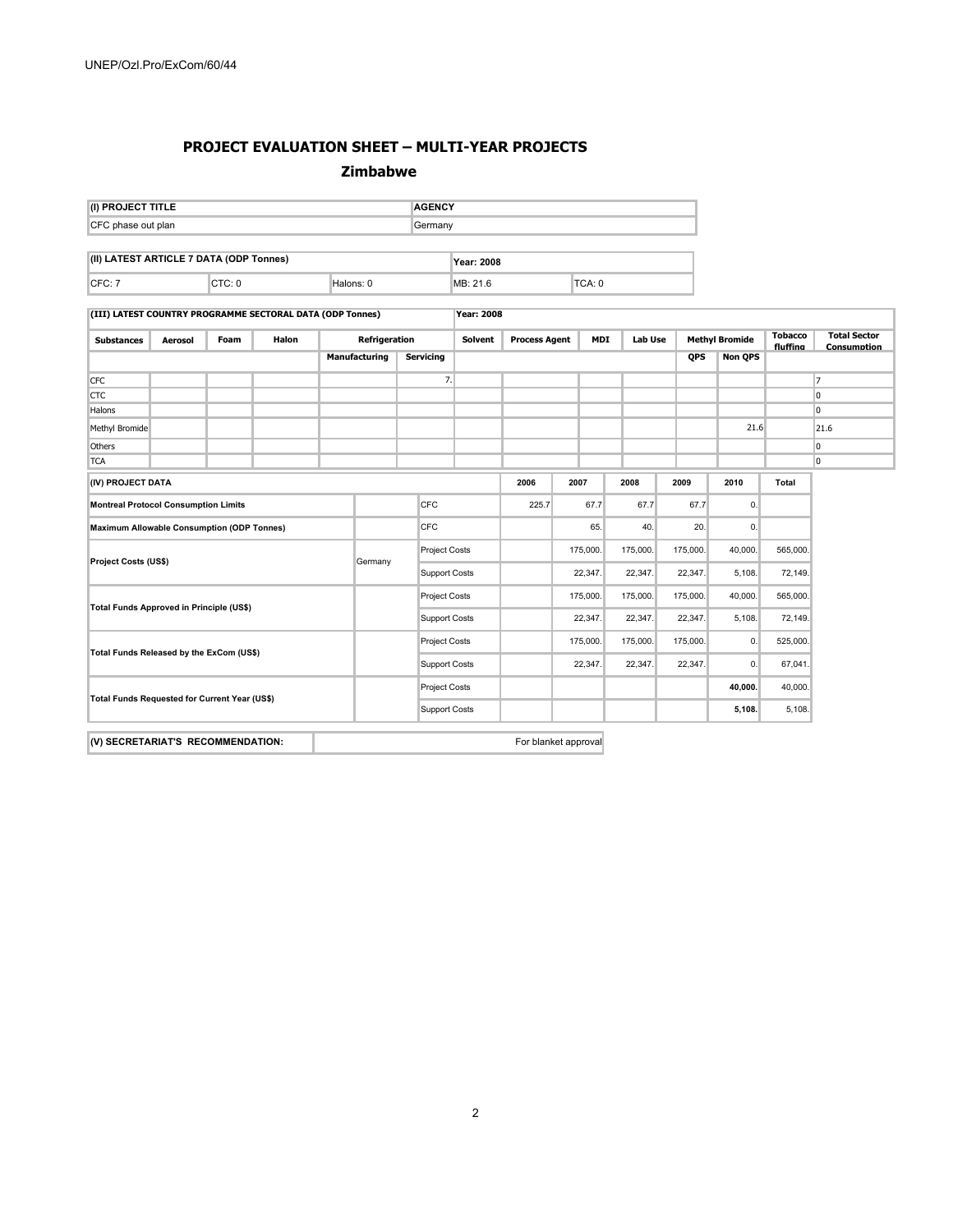## **PROJECT DESCRIPTION**

1. On behalf of the Government of Zimbabwe, the Government of Germany has submitted to the 60th Meeting of the Executive Committee a request for funding of the fourth and final tranche of the national phase-out (NPP) of Annex A (Group I) substances, Phase II at a cost of US \$40,000 plus agency support costs of US \$5,108. The submission also includes a progress report on the implementation of the NPP during 2009, and the implementation programme for 2010.

## **Background**

2. The NPP for Zimbabwe was approved by the Executive Committee at its  $51<sup>st</sup>$  Meeting, to completely phase out CFC consumption in the country by the end of 2010. Total funding of US \$565,000 plus agency support costs of US \$72,149 was approved in principle by the Executive Committee. At the same meeting, the Executive Committee approved US \$175,000 plus agency support costs of US \$22,347 for the implementation of the first tranche. The second and third tranches, at a cost of US \$175,000 plus agency support costs of US \$22,347 each, were approved at the  $54<sup>th</sup>$  and  $57<sup>th</sup>$  Meeting respectively.

## Progress report on the implementation of the third tranche of the NPP

3. A total of 24 customs officers and 61 technicians have been trained since the approval of the third tranche of the NPP. In 2009, a total of 160 CFC-12 based commercial refrigeration systems were converted to HFC-134a, and almost 0.8 ODP tonnes of CFCs were recovered and recycled. The Ozone Officer conducted an audit of the recovery/recycling equipment available in service companies. As a result, proper monitoring and data collection is now in place and quantities of recovered refrigerant are submitted to the Ozone Unit quarterly. A consultant has been recruited to monitor the activities included in the NPP.

4. As of December 2009, of the US \$525,000 approved so far, US \$509,215 had been disbursed or committed. The balance of US \$15,785 will be disbursed during 2010.

## Plan of action for the fourth tranche of the NPP

5. The Government of Zimbabwe commits to implementing the following activities under the fourth work programme of the NPP including: monitoring the ban on CFC, CTC and halon imports to strengthen control measures for ODS imports by customs officers at border posts, and implementing the code of conduct for refrigeration technicians. The implementation of the incentive programme to convert CFC-based equipment to alternative refrigerants will continue and promotion of more recovery and recycling through the recovery and recycling network NPP activities will also be monitored.

## **SECRETARIAT'S COMMENTS AND RECOMMENDATION**

## **COMMENTS**

6. The 2008 CFC consumption reported by the Government of Zimbabwe under Article 7 of the Montreal Protocol of 7.0 ODP tonnes was already 60.7 ODP tonnes below that of 67.7 ODP tonnes allowed for that year. CFC consumption in 2009 has been estimated at 2.6 ODP tonnes. Germany assured the Government of Zimbabwe's commitment to sustain zero CFC consumption beyond 2009 by completing all activities in the NPP. Germany also explained that the ODS legislation in place has not yet been amended to cover HCFCs in accordance with the phase-out schedule agreed by the Parties. Although import licenses are issued for HCFCs, at present they are not as strictly monitored as those for CFCs.

7. Upon a request for additional information on the status of the recovery and recycling scheme, the Government of Germany reported that most of the recovery units presently in use were purchased through